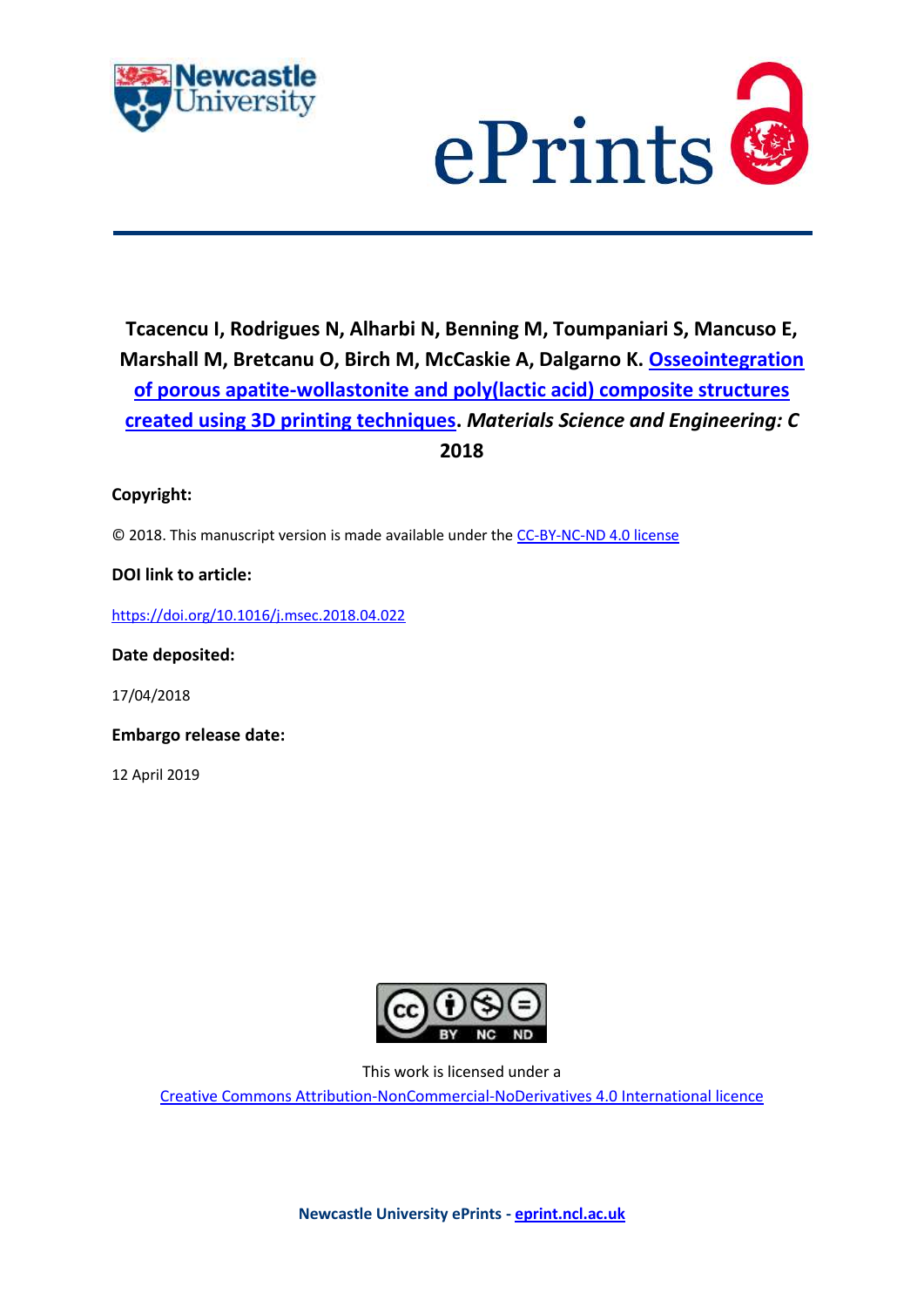**Osseointegration of porous apatite-wollastonite and poly(lactic acid) composite structures created using 3D printing techniques**

# **Authors:**

lon Tcacencu<sup>1</sup>, Natacha Rodrigues<sup>2</sup>, Naif Alharbi<sup>2</sup>, Matthew Benning<sup>2</sup>, Sotiria Toumpaniari<sup>2</sup>, Elena Mancuso<sup>2</sup>, Martyn Marshall<sup>3</sup>, Oana Bretcanu<sup>2</sup>, Mark Birch<sup>4</sup>, Andrew McCaskie<sup>4</sup>, Kenneth Dalgarno<sup>2,\*</sup>

<sup>1</sup> Department of Dental Medicine, Karolinska Institutet, Box 4064, 14104 Huddinge, Sweden.

<sup>2</sup> School of Mechanical and Systems Engineering, Newcastle University, Newcastle upon

Tyne, NE3 1PS, UK.

<sup>3</sup> Glass Technology Services Ltd, 9 Churchill Way, Sheffield, S35 2PY, UK.

<sup>4</sup> Department of Surgery, Cambridge University, Addenbrooke's Hospital, Hills Road, Cambridge, CB2 0QQ, UK.

\* corresponding author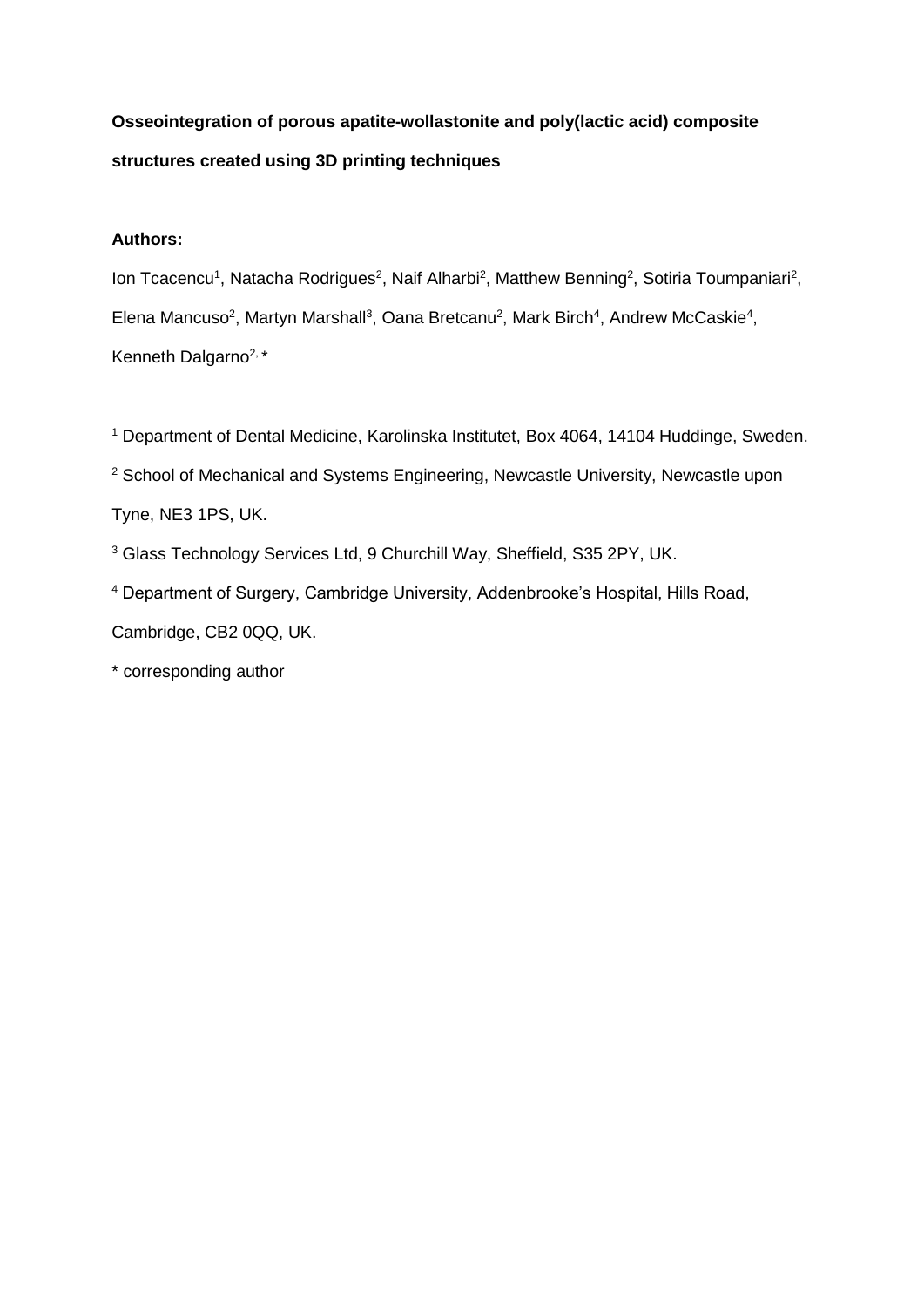#### **Abstract**

A novel apatite-wollastonite/poly(lactic acid) (AW/PLA) composite structure, which matches cortical and cancellous bone properties has been produced and evaluated in vitro and in vivo. The composites structure has been produced using an innovative combination of 3D printed polymer and ceramic macrostructures, thermally bonded to create a hybrid composite structure. In vitro cell assays demonstrated that the AW structure alone, PLA structure alone, and AW/PLA composite were all biocompatible, with the AW structure supporting the proliferation and osteogenic differentiation of rat bone marrow stromal cells. Within a rat calvarial defect model the AW material showed excellent osseointegration with the formation of new bone, and vascularisation of the porous AW structure, both when the AW was implanted alone and when it was part of the AW/PLA composite structure. However, the AW/PLA structure showed the largest amount of the newly formed bone in vivo, an effect which is considered to be a result of the presence of the osteoinductive AW structure stimulating bone growth in the larger pores of the adjacent PLA structure. The layered AW/PLA structure showed no signs of delamination in any of the in vitro or in vivo studies, a result which is attributed to good initial bonding between polymer and ceramic, slow resorption rates of the two materials, and excellent osseointegration. It is concluded that macro-scale composites offer an alternative route to the fabrication of bioactive bone implants which can provide a match to both cortical and cancellous bone properties over millimetre length scales.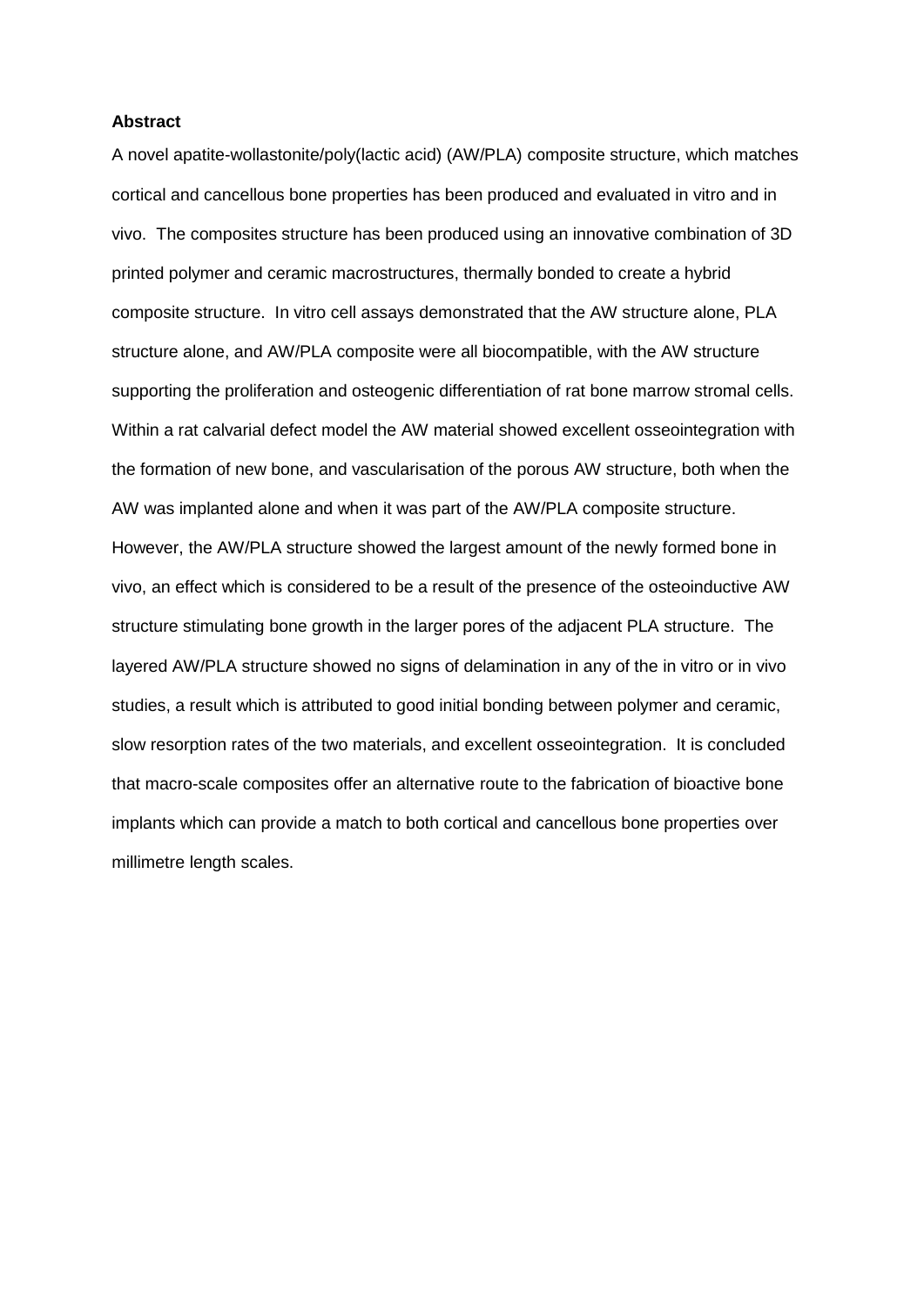# **1. Introduction**

The varying mechanical properties of bone throughout its volume means that it is difficult for a synthetic implant formed from a single material to match the anisotropic properties in different regions. Furthermore, discrete anatomical regions such as cortical, sub-chondral and cancellous bone each have their own unique mechanical properties and architectures (Keaveny and Hayes, 1993; Li and Aspden, 1997). Ceramic-polymer composites have been proposed as bone implants most commonly as particulate reinforced polymer structures (Rezwan et al., 2006), either solid or porous. This produces a material which has the strength of the polymer phase, and a slightly higher modulus than the polymer phase, which for most resorbable biopolymers is normally a good match to the mechanical properties of cancellous bone (Rezwan et al., 2006). The mechanical response of an implant can also be varied through design of the structure and in recent years various additive manufacturing techniques have been used, along with other techniques, to create macro-porous structures in metals, polymer and ceramic materials (Mota et al., 2015; Wang et al., 2016), again potentially allowing properties to be matched to different regions of bone. However, the wide range of variation in properties of natural bone is such that they may be better reproduced by bringing together two distinct structures made from two different biomaterials.

The aim of the study reported here was to evaluate the potential for porous ceramic-polymer composites in bone implants, with the different constituent parts of the composite engineered to have properties which equate to both cortical and cancellous bone. The two phases of the composite were a macroporous poly(lactic acid) (PLA) structure, with mechanical properties which match those of cancellous bone (Rodrigues et al., 2016), together with microporous apatite-wollastonite glass-ceramic (AW), with mechanical properties which approach those of cortical bone (Mancuso et al., 2017). PLA and AW are both recognised biomaterials (Narayanan et al., 2016; Kokubo, 1991), with established methods for processing them to create porous structures. The overall approach adopted was to create the individual structures and a macro-scale composite which combined the two structures,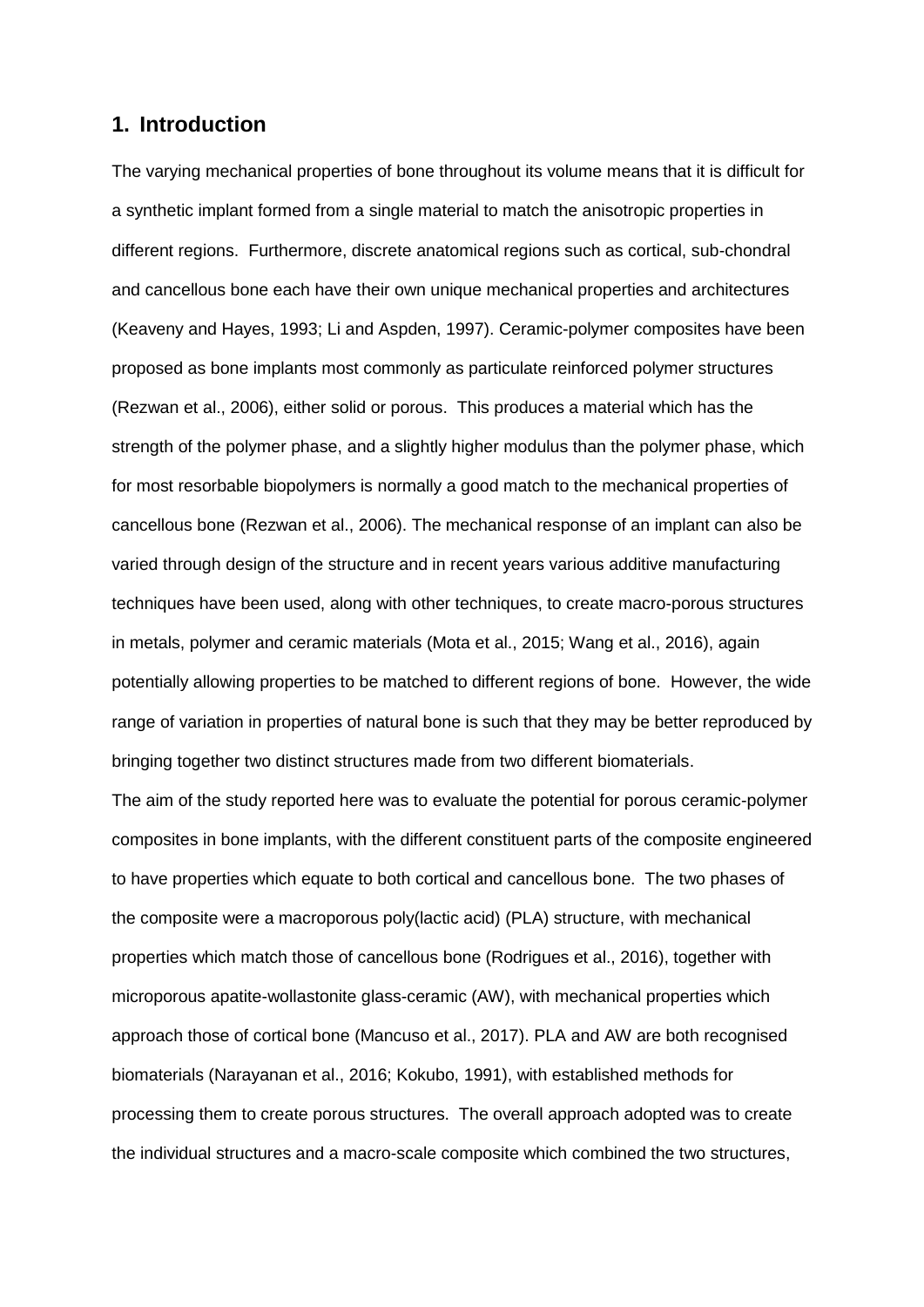and to evaluate these in vitro and in vivo to determine the value that the approach might offer in terms of the design of structural composite implants.

# **2. Materials and Methods**

### **2.1 Raw Materials**

AW frit and powders were produced to a formulation originally proposed by Kokubo (1991): weight% 4.6 MgO, 44.7 CaO, 34 SiO<sub>2</sub>, 16.2 P<sub>2</sub>O<sub>5</sub> and 0.5 CaF<sub>2</sub>. Maltodextrin (MD) powder (99.5% purity) was purchased from Oneon (Bristol, UK). The AW and maltodextrin powders were separately ground and sieved, and then mixed to create a powder blend which was 55 wt% AW powder with particle sizes in the 54-90 µm range, 15 wt% AW powder with particle sizes in the 0-53 µm range, and 30% MD powder with particle sizes in the 0-53 µm range. A 3 mm nominal diameter PLA filament (4032D, Nature Works®) with an L-lactide: D-lactide ratio of 98:2 and a density of 1.24  $q/cm<sup>3</sup>$  was the material used to create the porous polymer structure.

#### **2.2 Indirect 3D Printing of AW**

The indirect 3D printing processing route was to use a ZPrinter 310 Plus 3D printer (ZCorp, USA) to produce a green part, which was then sintered in a furnace (Carbolite, Germany). The manufacturing process is described in Mancuso et al. (2016). In brief, to produce the green part the AW/MD powder blend was loaded into the printer, and the zb®60 clear binder (ZCorp) jetted to sequentially bind together layers of powder. The ZPrinter machine settings were: layer thickness 0.1 mm; bleed compensation off; shell saturation level 100%; shell binder/volume ratio 0.215; core saturation level 100%; and core binder/volume ratio 0.107. The green parts created were disks of nominal diameter of 10.25 mm, and nominal heights of 1.13 or 2.25 mm. The green parts were sintered according to a sintering cycle originally developed by Xiao et al. (2008). From room temperature the temperature was raised at 10ºC/min to 779ºC, the temperature was then held at 779ºC for 1 hour before the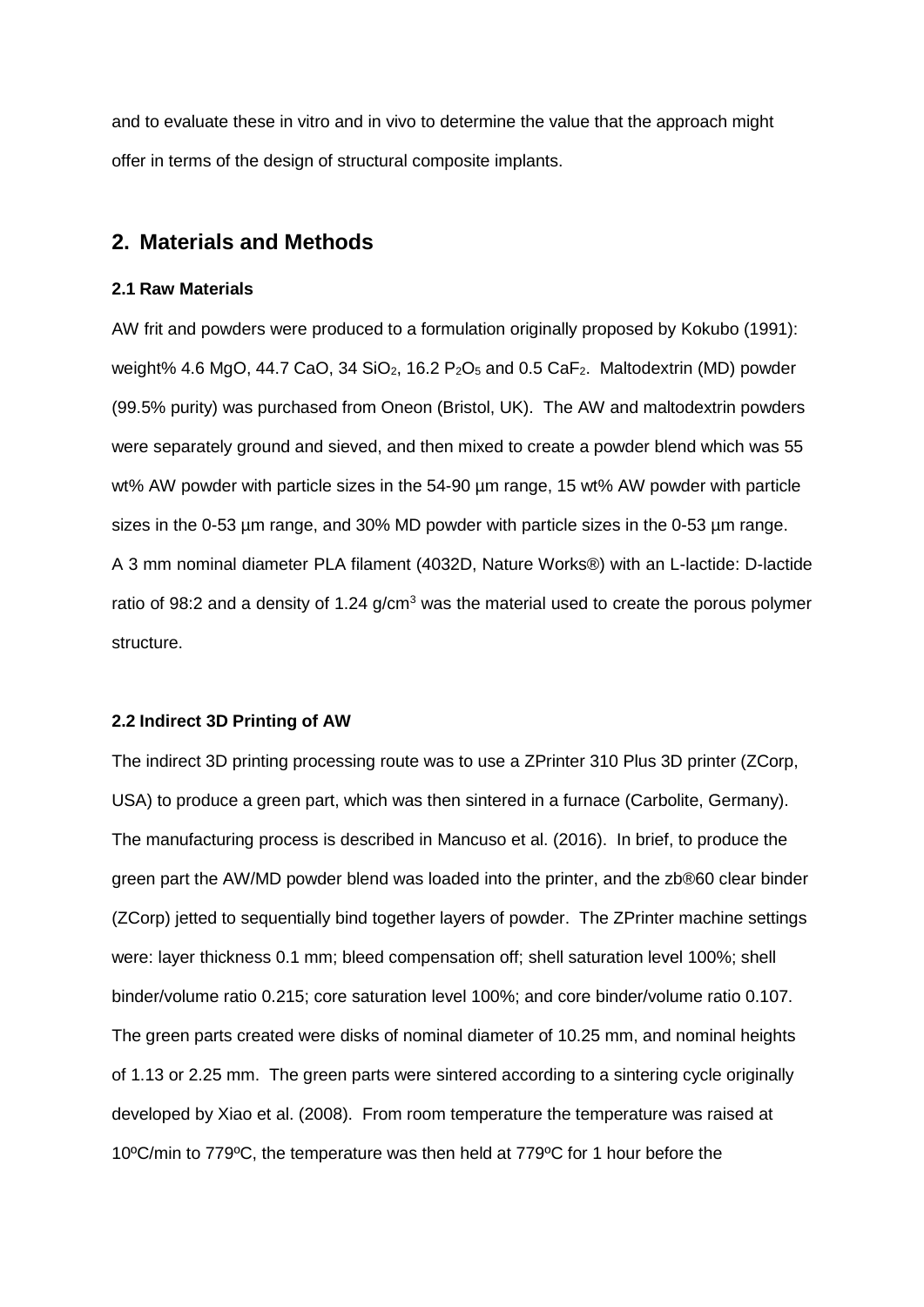temperature was raised to 1150ºC at 10ºC/min, where the temperature was held constant for 1 h, after which the disks were cooled to room temperature at the natural rate of the furnace. AW disks were sterilised in a steam autoclave at 121ºC for 15 mins.

#### **2.3 Fused Filament Fabrication of PLA Structures**

For the PLA structure fabrication a 2-step manufacturing route described by Rodrigues et al. (2016) was used. Briefly the first step consisted of printing PLA rectangular porous bars with a nominal length or 184 mm, nominal width of 29 mm, and nominal heights of 1 or 2 mm, using a Fused Filament Fabrication (FFF) machine (Ultimaker 2). Then porous discs with nominal diameters of 10 mm were laser cut (LS6090, HPC Laser LTD) from the printed bars, using laser velocity and power of 25 mm/sec and 20 Watts respectively. The PLA structures were sterilised through exposure to 2.5 MRad gamma irradiation.

#### **2.4 Thermal Bonding of AW and PLA Composite Structures**

The composite structures consisted of a PLA porous disk 8 mm diameter and 1 mm thick thermally mounted to the surface of a AW disk, of the same diameter, and also 1 mm thick. The thermal bonding process consisted of preheating, bonding and quenching phases. The AW disks were placed on a standard laboratory hot plate set to 250ºC. After a preheating phase of 120 seconds a PLA disk was then positioned, as to be concentric, on the top surface of the AW disk. The PLA was allowed to thermally adhere to the surface of the AW for 5-8 seconds before being quenched in pure ethanol. The composite structures were then set aside to allow any ethanol remaining after quenching to evaporate. The composite structures were also sterilised through exposure to 2.5 MRad gamma irradiation.

### **2.5 Material and Structural Characterisation Techniques**

An Olympus micropublisher 5.0 RTV digital microscope, an SEM Philips XL30 ESEM-FEG and an Xradia VersaXRM-410 micro-CT were used to image samples. X-ray powder diffraction spectra were obtained from a PANalytical X'Pert Pro Multipurpose Diffractometer.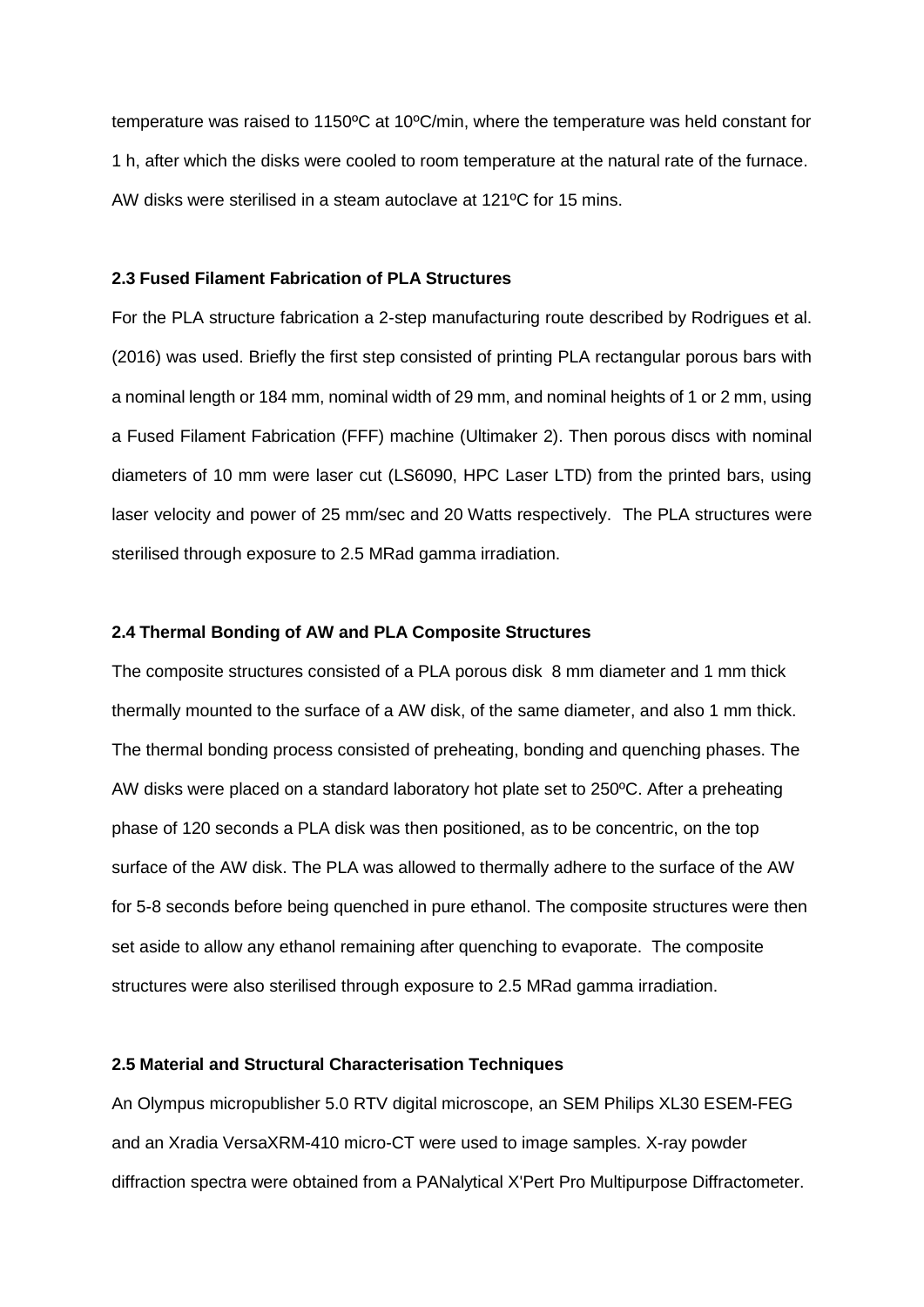Dimensional measurements were made using Mitutoyu digital calipers. Total and open porosity levels in the AW disks were determined through weighing samples of known dimensions using a digital scale (KERN ABT 220-5DM) when dry, wet and submerged and applying Archimedes principle. Porosity levels in the PLA structures were determined through weighing samples of known external dimensions and using the density of PLA to infer the ratio of PLA to pores.

#### **2.6 In Vitro Assays**

Bone marrow-derived stromal cells (BMSCs) were isolated from adult male Sprague–Dawley rats as described by Tour et al. (2014), and used at passages 3 to 5. For all the in vitro assays, the BMSCs were seeded in triplicate for each material into 48-well plates (Corning) on the top of the sample discs (10,000 cells/disc/0.5 ml culture media/well) in a humidified atmosphere of 5%  $CO<sub>2</sub>$  at 37°C. The experiments were repeated twice.

#### *2.6.1 Cytocompatibility*

The cytocompatibility was assessed by 3-(4,5-dimethythiazol-2-yl)-2,5-diphenyl tetrazolium bromide colorimetric assay (Cell Proliferation Kit I (MTT), Roche Diagnostics) or by lactate dehydrogenase (LDH) activity assay (CytoTox 96® Non-Radioactive Cytotoxicity Assay kit, Promega Co.) according to manufacturer's instructions after 24h or 48h direct contact culture in alpha-minimum essential medium supplemented with 10% foetal bovine serum and antibiotics/antimycotics (all from Life Technologies, Inc.).

# *2.6.2 Osteogenic differentiation*

Alkaline phosphatase (ALP) activity was used as a marker for the osteogenic differentiation of the BMSCs in the presence of the disc samples. For the ALP assay, the normal medium was replaced with commercially available osteogenic medium (Osteogenic Differentiation BulletKit™, Lonza) containing ascorbic acid, beta-glycerophosphate, and dexamethasone. After 7 and 14 days of the direct contact osteogenic culture, the BMSCs were washed with phosphate buffer, then lysed with 0.2% Triton X-100 (Sigma-Aldrich), and sonicated. The ALP activity was quantified by measuring the rate of formation of p-nitrophenol (pNP) produced by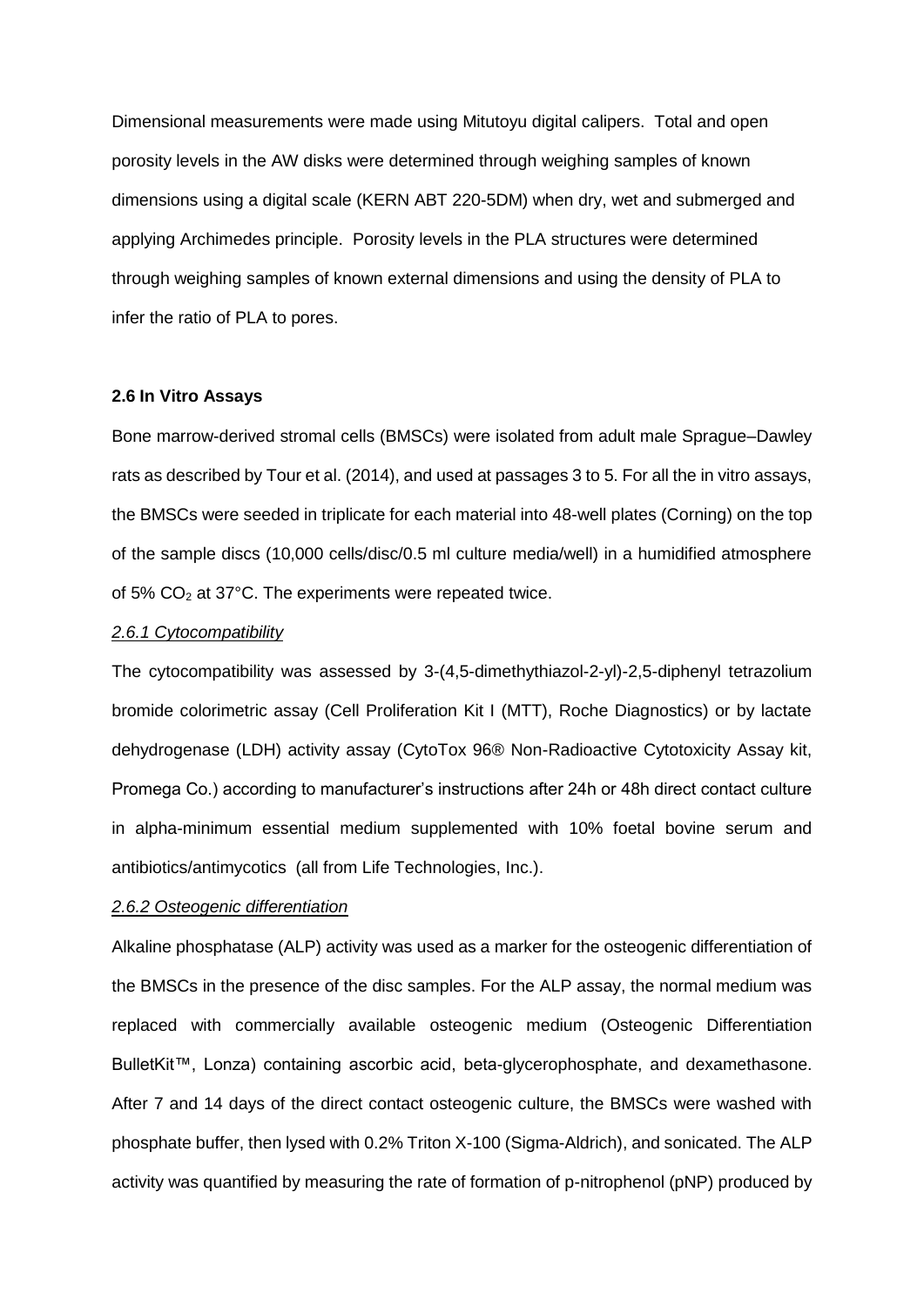hydrolysis of p-nitrophenylphosphate (Sigma-Aldrich) in 1M diethanolamine solution, buffered to pH 9.8 at 37°C for 30 min using a UV/Vis spectrometer, measuring at 405 nm (Labsystems Multiskan MS). The ALP activity was normalized to the cell number correlated to LDH values, as reported previously by Allen et al. (1994), using the CytoTox 96® Non-Radioactive Cytotoxicity Assay kit, Promega Co. according to the manufacturer's instructions. The final ALP data were expressed as  $\mu$ M pNP/1000 cells. The BMSCs cultured alone on tissue culture plastic were used as controls.

### **2.7 In Vivo Study**

The experiments were approved by the Stockholm South Ethical Committee in accordance with the policy on human care and use of laboratory animals.

### *2.7.1 In Vivo Model*

Fifteen adult Sprague–Dawley male rats (~350 g) were used. The rats were kept under uniform conditions for a period of least one week before commencement of the experiment. Free access to water and standard pelleted food was provided throughout the experiment. The rats were randomly divided into three groups based on the biomaterials they received: PLA discs (n=3), AW discs (n=6), and AW/PLA discs (n=6). Before implantation, the discs were washed with saline solution. A critical-size calvarial defect model was used (Tour et al., 2014). The rats were anaesthetized by subcutaneous injection of Ketamine (Ketaminol, Intervet AB) with Xylazine (Rompun, Bayer HealthCare). During the surgery the rat was maintained on a heating pad. The rat's head was shaved, washed with 70% ethanol solution, and afterwards an incision was made in the sagittal plane across the cranium. The skin and underlying tissues including the periosteum and temporal muscle were detached to expose the calvarial bone. An 8-mm full thickness circular defect was created on the left parietal region using a trephine drill with a sterile saline irrigation. The disc was placed into the bone defect. The incisions were closed with single sutures in two layers.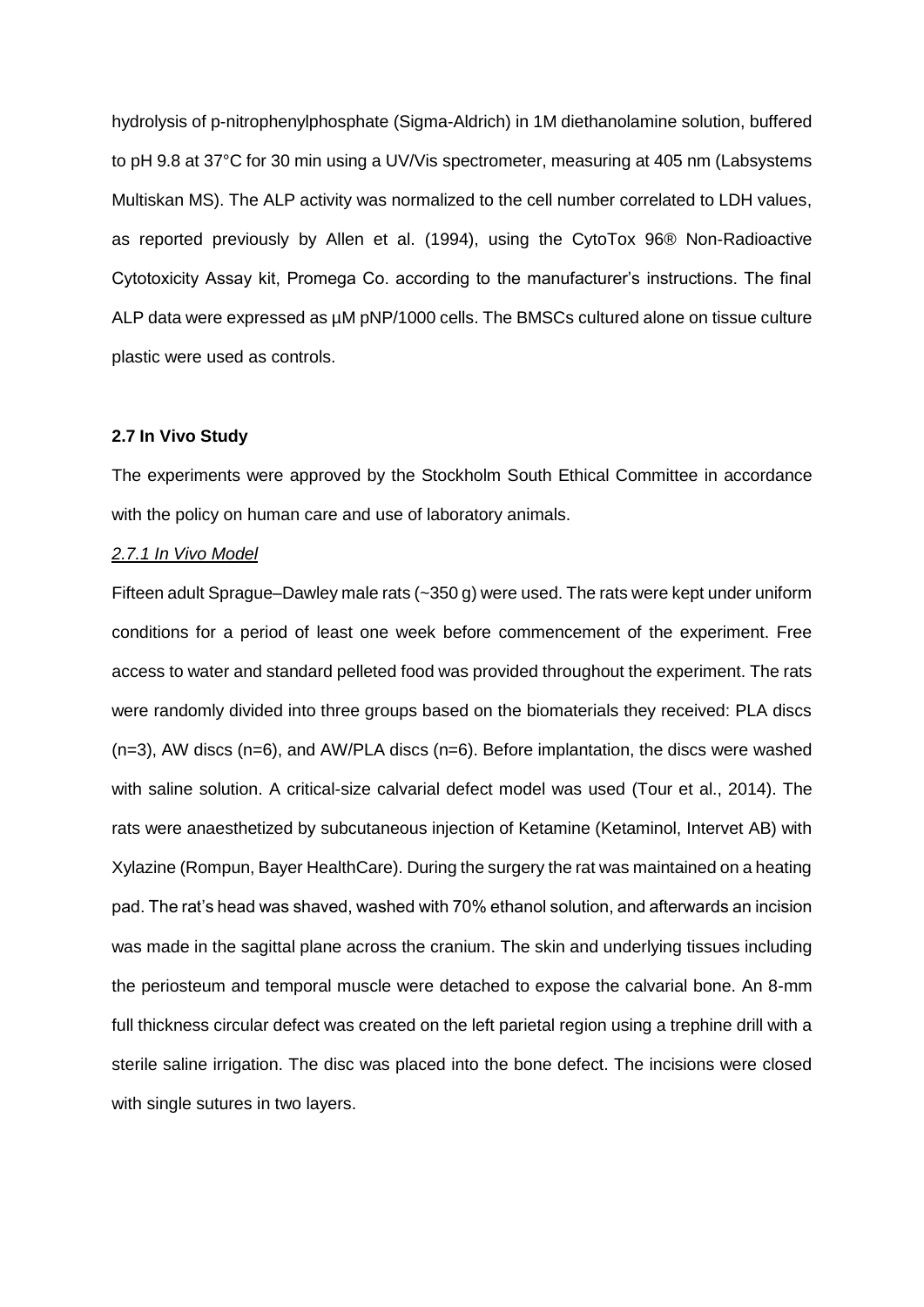### *2.7.2 Tissue preparation, histology and histomorphometric analysis*

The rats were euthanized by  $CO<sub>2</sub>$  inhalation at 12 weeks after surgery. The calvarial bone was surgically retrieved, and histologically processed. The samples were fixed in 4% neutralbuffered formaldehyde overnight then decalcified in 12.5% ethylenediaminetetraacetic acid, and embedded in paraffin; 5-µm serial sections were prepared parallel to the sagittal line and stained with Haematoxylin and Eosin for the assessment of the general morphology or Wright-Giemsa for the assessment of local cellular inflammatory reaction. Two central sections from calvaria bone defects treated with AW or AW/PLA were assessed histomorphometrically using an image-analysis software (ImageJ, National Institutes of Health, USA) and the percentage of new bone formation was quantified. The data were statistically analyzed using the Mann-Whitney U-test, and significance was defined as p<0.05.

# **3. Results**

#### **3.1 Characterisation of AW, PLA, and AW/PLA Structures**

For the sintered AW disks (Figure 1) the total porosity was measured to be 41.85% (standard error  $(s.e., 0.94\%, n=10)$ , with 12.4% (s.e. 0.29%, n=10) of this open porosity. The sintered disks were approximately 8 mm diameter and 2 mm thickness. The PLA "logpile" structures (Figure 2) were 60% porous. Viewed along the cylindrical axis the structure had 0.62 mm (+/- 0.02) wide PLA struts, with regular gaps of 0.55 mm (+/- 0.02) between the struts. Images of the composite structures (Figure 3) show that the height of the struts in the PLA logpiles was approximately 0.5 mm, and that porosity round the circumference of the logpile structures was open. The bonding method allowed the PLA to infiltrate into the surface of the AW plug.

The XRD spectra for the sintered AW material indicated the presence of wollastonite and calcium magnesium silicate phases, together with hydroxylapatite, calcium magnesium phosphate and fluorapatite (Figure 4).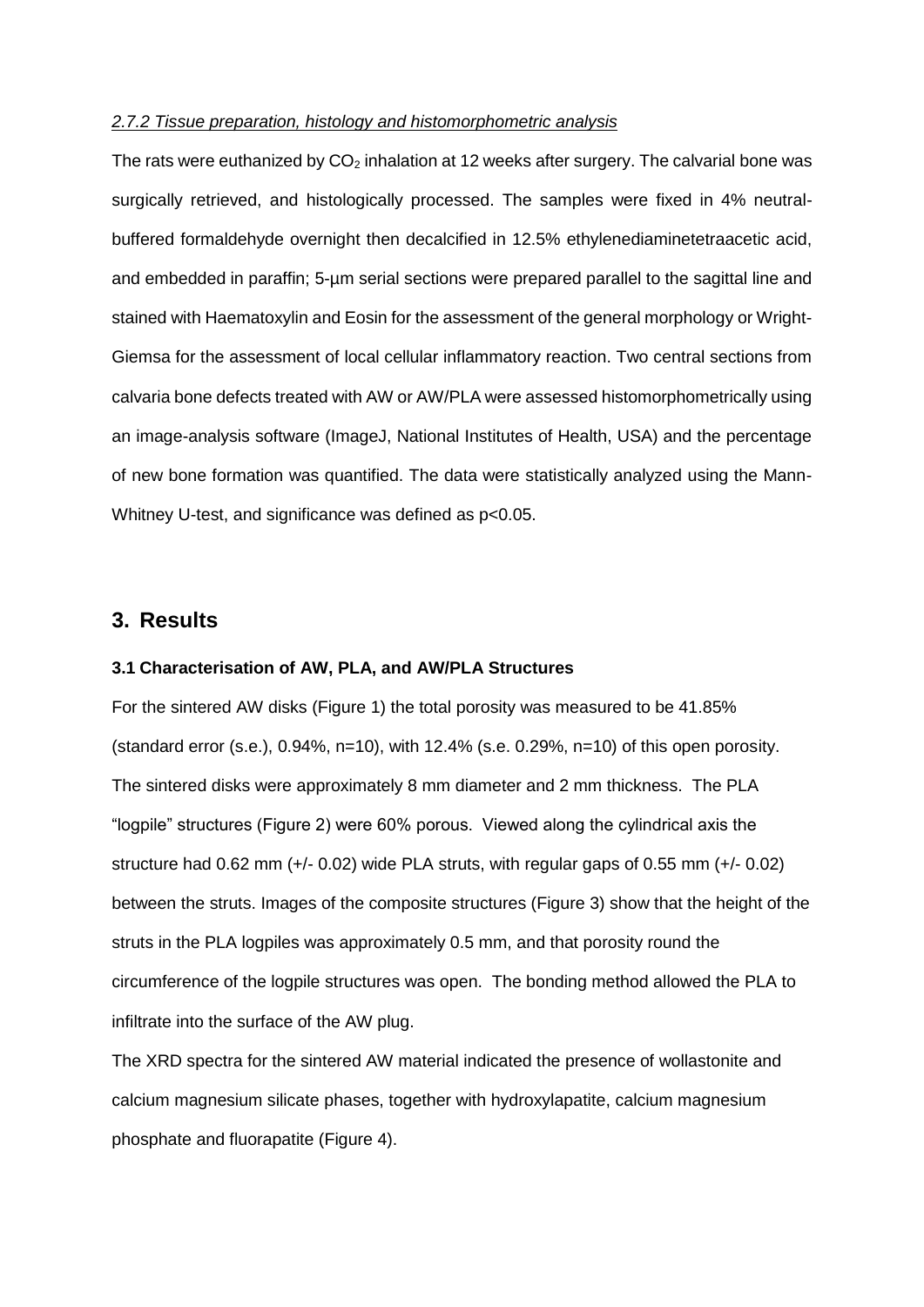

Figure 1. Sintered AW Part Morphology (a) Stereomicroscope image of top surface of sintered disk (dia. 8 mm); and (b) SEM of fracture surface showing internal structure.



 $(a)$ 

 $(b)$ 

Figure 2. Stereomicroscope view of top of 8 mm diameter laser cut PLA plugs (a) 2 mm high,

and (b) 1 mm high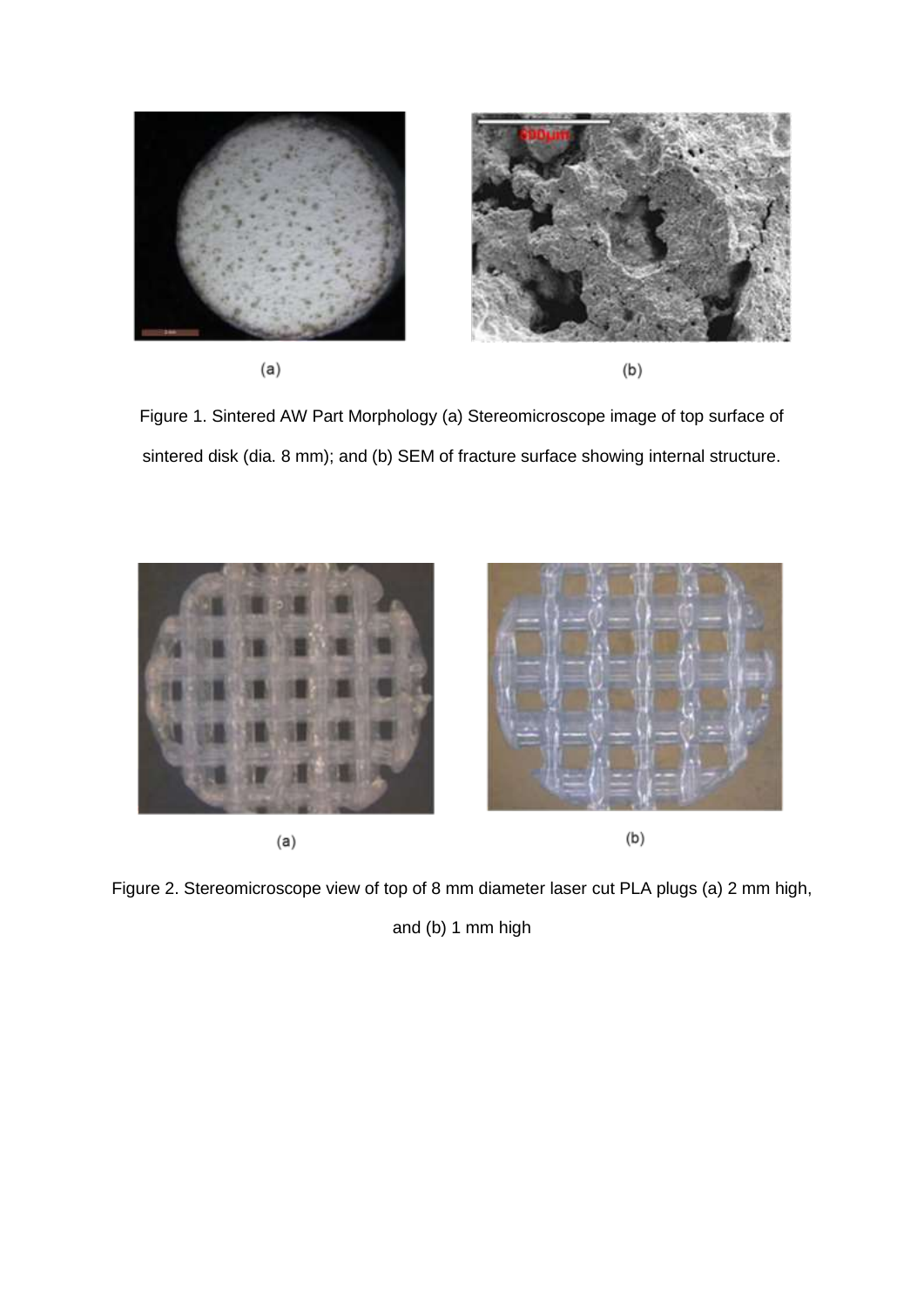

Figure 3. Images of bonded PLA/AW composite disks: (a) & (b) stereomicroscope images of 8 mm diameter composite disk, (c) SEM image of interface.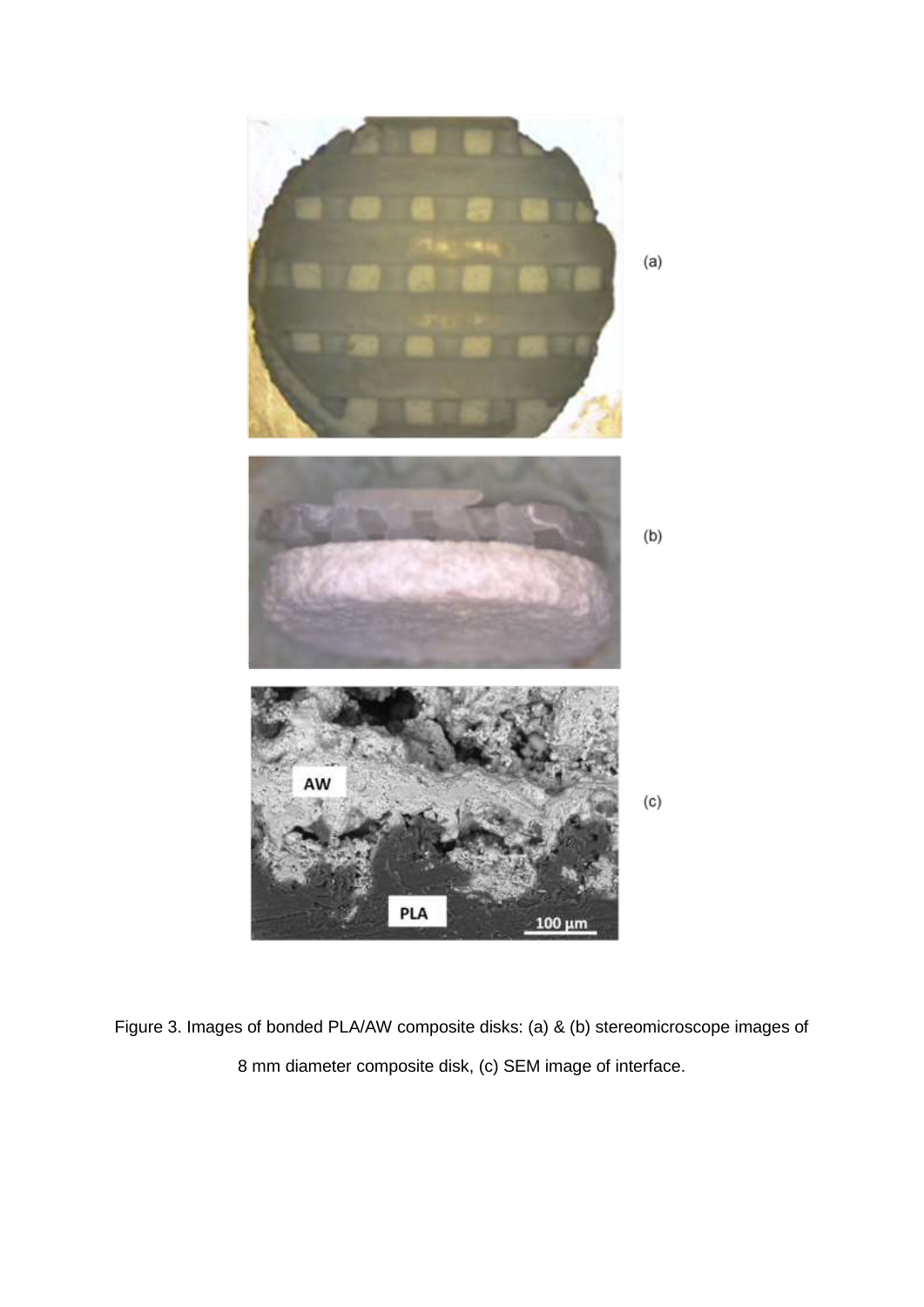

Figure 4. XRD Spectrum of Sintered Material. Phase identification: ■ wollastonite (Ref code 01-071-0880); + calcium magnesium silicate (01-076-0525); hydroxyapatite (01-073-1731); \* calcium magnesium phosphate (01-087-1582); ▲ fluorapatite (01-071-0880).

### **3.2 In Vitro Assessment**

The AW, PLA and AW/PLA discs were cyto-compatible after 24h and 48h in culture (Figure 5a). After both 7 and 14 days of osteogenic induction BMSCs had highest ALP activity when seeded directly onto the AW discs compared to the PLA or AW/PLA (Figure 5b).

### **3.3 In Vivo Assessment**

Histological assessment of the calvarial defects demonstrated that all three types of the scaffolds were biocompatible, being well integrated into the host tissues with minimal evidence of the presence of inflammatory cells (Figure 6 (a)-(c)). For all three scaffold types the bulk of the implanted material was still present after 12 weeks.

The AW/PLA implant resulted in the largest amount of the newly formed bone, in both the AW and PLA sides of the scaffolds (Figure 6 (e)). The newly formed bone, fibrous connective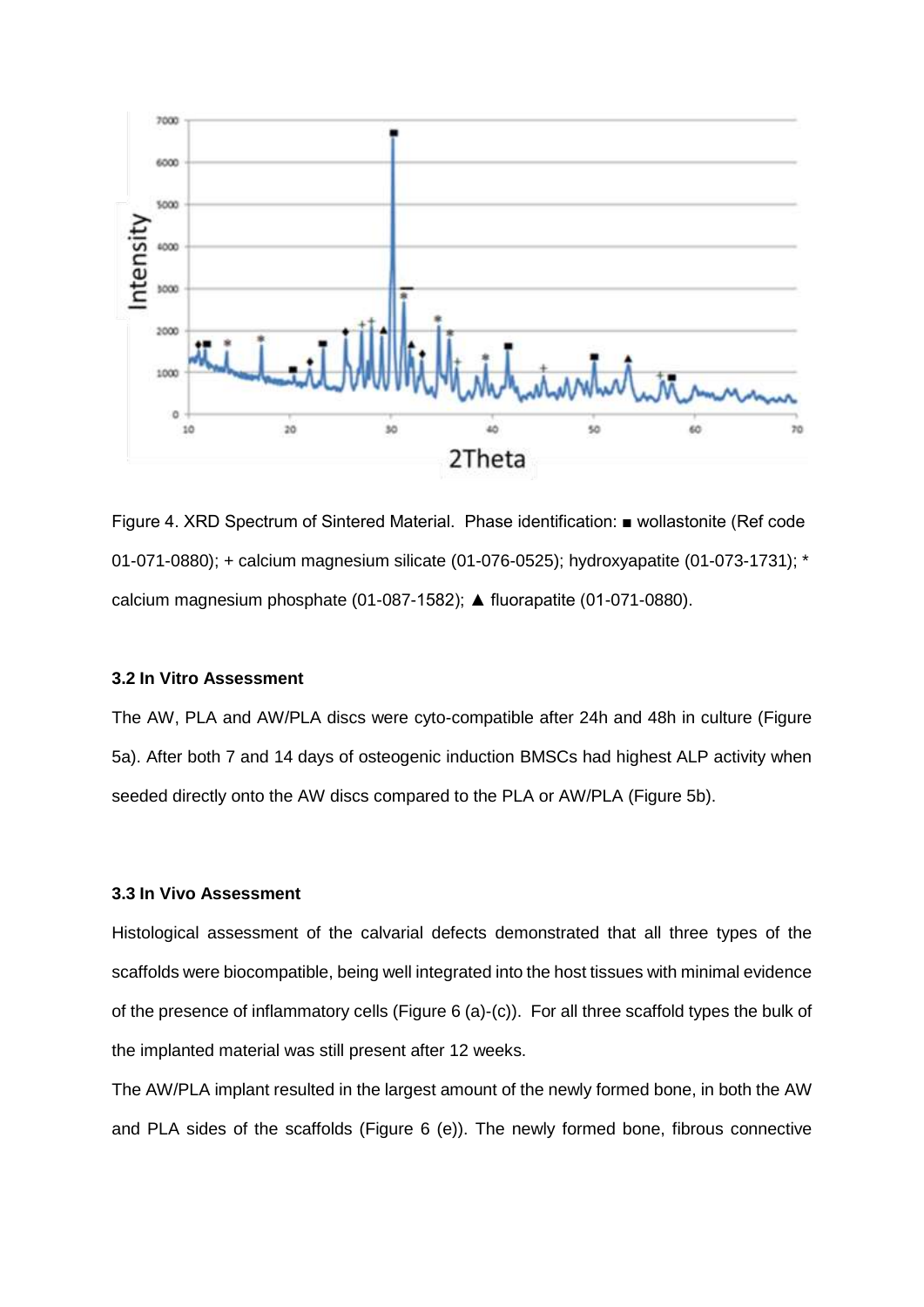tissue and blood vessels were observed to penetrate into the AW structure (Figure 6 (d)). No new bone formation was observed in the calvaria defects treated with the PLA alone.



Figure 5. In vitro rat BMSCs viability data (as % vs. seeded onto AW alone ± SD) after 24h and 48h culture (a), and ALP activity data (average  $\pm$  SD;  $\mu$ M pNP/1000 cells) after 7 days and 14 days culture (b);  $*$  P<0.05.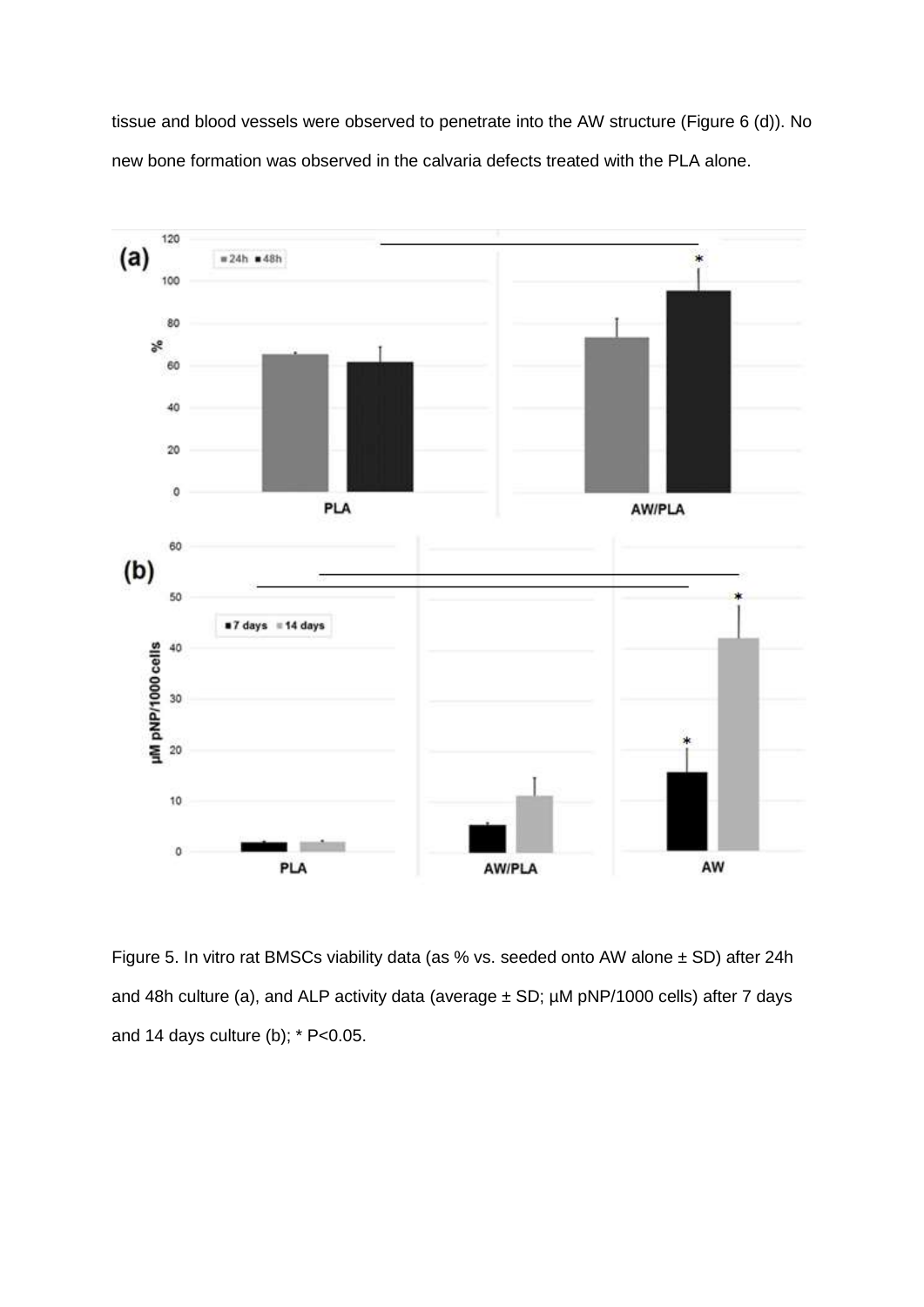

Figure 6. Histological images stained with Haematoxylin and Eosin, illustrating the general morphological aspect of the calvarial defect repair. (a) – PLA alone; (b) – AW alone; (c) – AW/PLA; Scale bar = 1 mm; HB – host bone; defect margins indicated by arrow heads;  $*$  – residual AW; (d) – representative image of enlarged area of the AW;  $nb$  – new bone; bv – blood vessel; ct – connective tissue; Scale bar =  $100 \mu m$ ; (e) Box plots (maximum, third quartile, median, first quartile, minimum; \* *P<0.05*) representing the percentage of the newly formed bone in the calvaria defects treated with AW or AW+PLA discs.

# **4. Discussion**

## **4.1 Properties and Structure**

The structures achieved through FFF of PLA and binder jetting/sintering of AW were comparable in terms of porosity and morphology to those which have been previously reported (Rodrigues et al, 2016; Mancuso et al, 2017). The novel porous-porous composite structure created by thermally bonding the two structures together offers a unique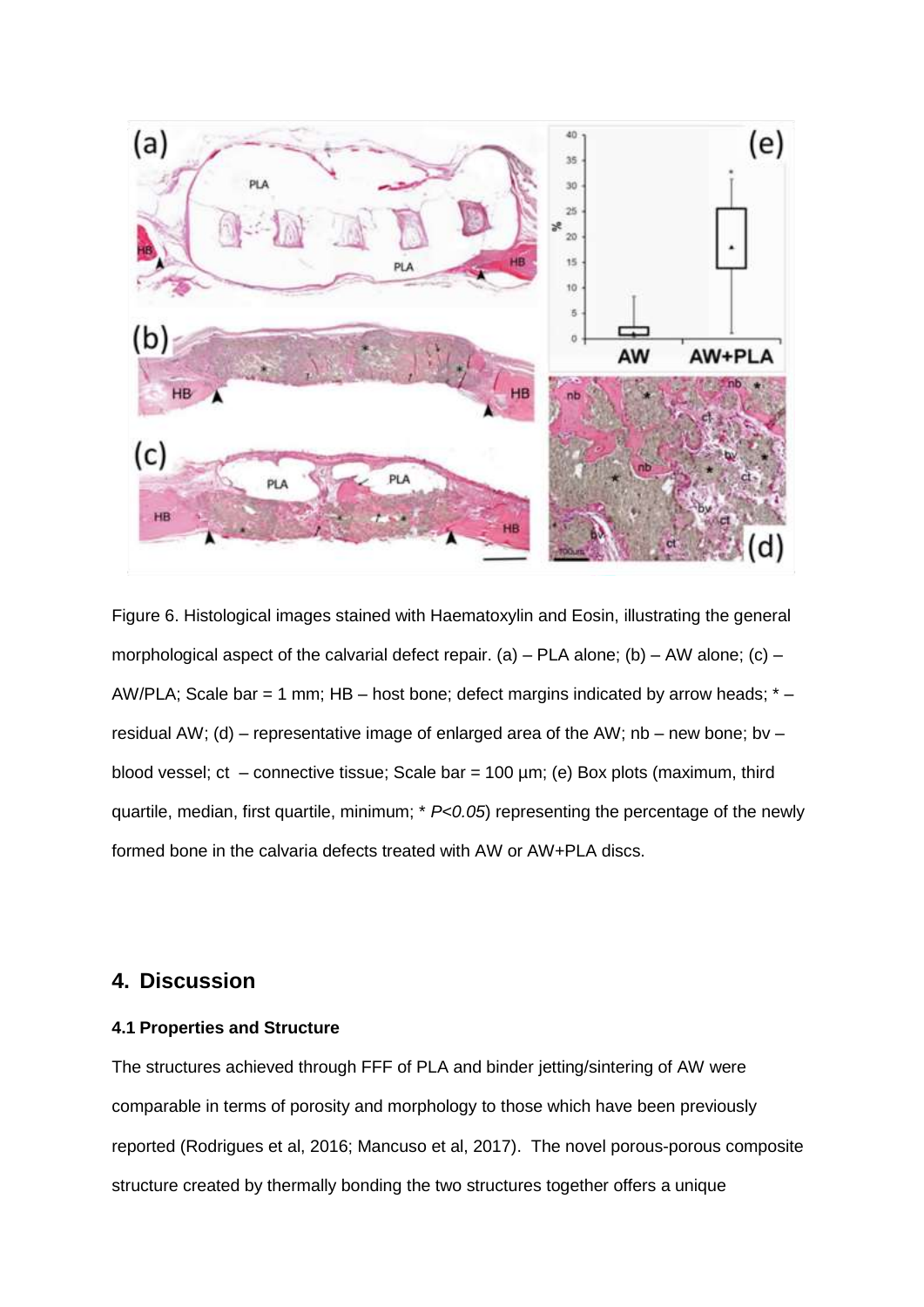combination of mechanical properties and porosity, going beyond the range of combinations that could be achieved from a single composite material. The thermal bonding process that combines the PLA structure with the AW causes the polymer to locally melt and infiltrate into the bioceramic structure (Fig 3), providing mechanical adhesion through physical interlocking of the materials. Throughout the in vitro testing no delamination of the PLA from the AW structures was observed, as would be expected on the basis of the slow dissolution rates of these two materials.

### **4.2 Cellular Assays and Osseointegration**

The in vitro assays indicated that, when compared to the PLA alone, the AW material alone best supported proliferation and osteogenic differentiation of the BMSCs. The AW/PLA structure initially showed the same proliferative potential as PLA, but after 48 hours in vitro was similar to the AW. Indications of osteogenic differentiation potential increased from PLA to PLA/AW to AW. This correlates with the known biological responses of both the PLA and AW materials (Hutmacher, 2007; Narayanan, 2016; Dyson, 2007; Lee, 2015).

The in vivo experiments broadly confirmed the in vitro results. The AW material showed excellent osseointegration with the formation of new bone, and vascularisation of the porous AW structure, both for the AW alone and when combined with the PLA. In the absence of AW, the PLA structure was well tolerated however was not osteogenic. Interestingly, the AW/PLA structures showed the largest amount of the newly formed bone in vivo, and the results indicated that the AW and PLA structures could have acted, to some extent, synergistically: the presence of the osteoinductive AW structure appears to have stimulated significant bone growth in the larger pores of the adjacent PLA structure. The exact mechanisms for this are difficult to define: the AW and PLA degradation products might play an important role in tuning the local inflammatory reaction and stimulating osteogenic differentiation of progenitor cells (Williams, 1992; Middleton and Tipton, 2000).

A key concern with layered composite structures is delamination, and no delamination was observed in any of the composite structures, although no loading was applied. In fact the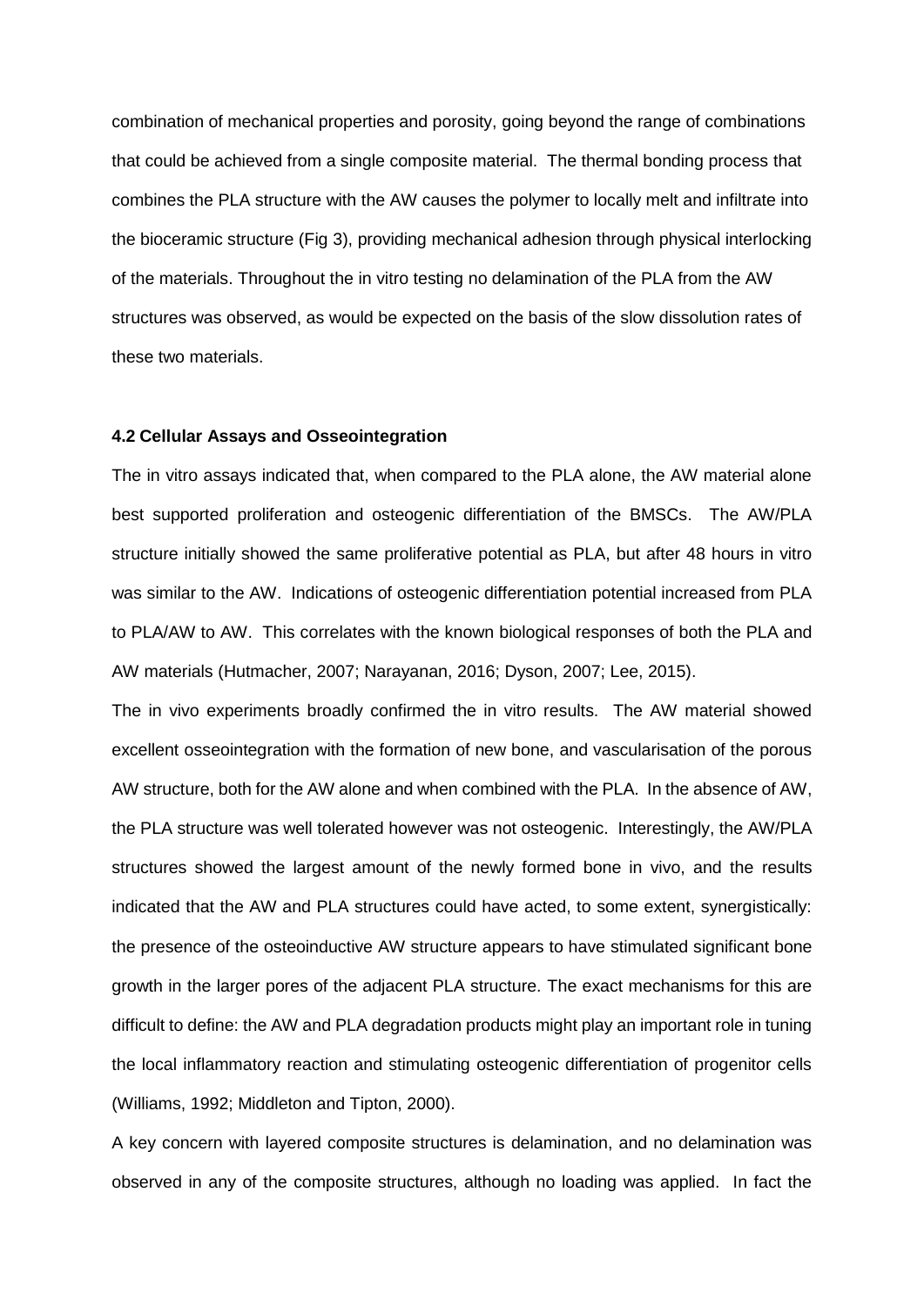degree of osseointegration of the composite structure in Figure 6 (c) indicates delamination is unlikely as the structure is effectively bound together by the new bone which has grown into and around the structure. Clearly the structure is only held together by new bone once that bone has formed, and so for immediate stability the bond between the materials needs to have an appropriate inherent strength. With materials which resorbed quicker or did not have the same degree of osseointegration it is considered that the risk of delamination would be much higher.

#### **4.3 Implications for Bone Implant Design**

The results offer two key observations for bone implant design based on macro-scale composite structures. Firstly, that it is possible through biocomposites fabricated at a macroscale to develop implants which provide a match to both cortical and cancellous bone properties. Secondly that to avoid delamination in such structures an appropriate choice of materials and structures can both avoid immediate resorption and promote osseointegration. The mechanical properties of the two phases of the composite are such that the composites could be exploited for implants to treat defects which were of a size which required mechanical support. Clearly an appropriate fixation scheme would be required, but if properly fixed the implants could be immediately load bearing. To improve the composite structures, particularly for larger implants it would be preferable to further enhance the osseoinductivity of the PLA structure. This could be achieved through making the structure from a micro-scale composite of PLA and a bioceramic (nano- or micro- HA, for instance (Tayton et al; 2014), or AW) or through surface functionalisation (with collagen or gelatin for example; Haaparanta et al., 2014). PLA based materials have also been shown to offer utility for drug release (Saini et al., 2016), and so further enhancement of bioactivity could be achieved through incorporating specific molecules into the polymer, with the proviso that any effects on the mechanical properties would have to be carefully monitored.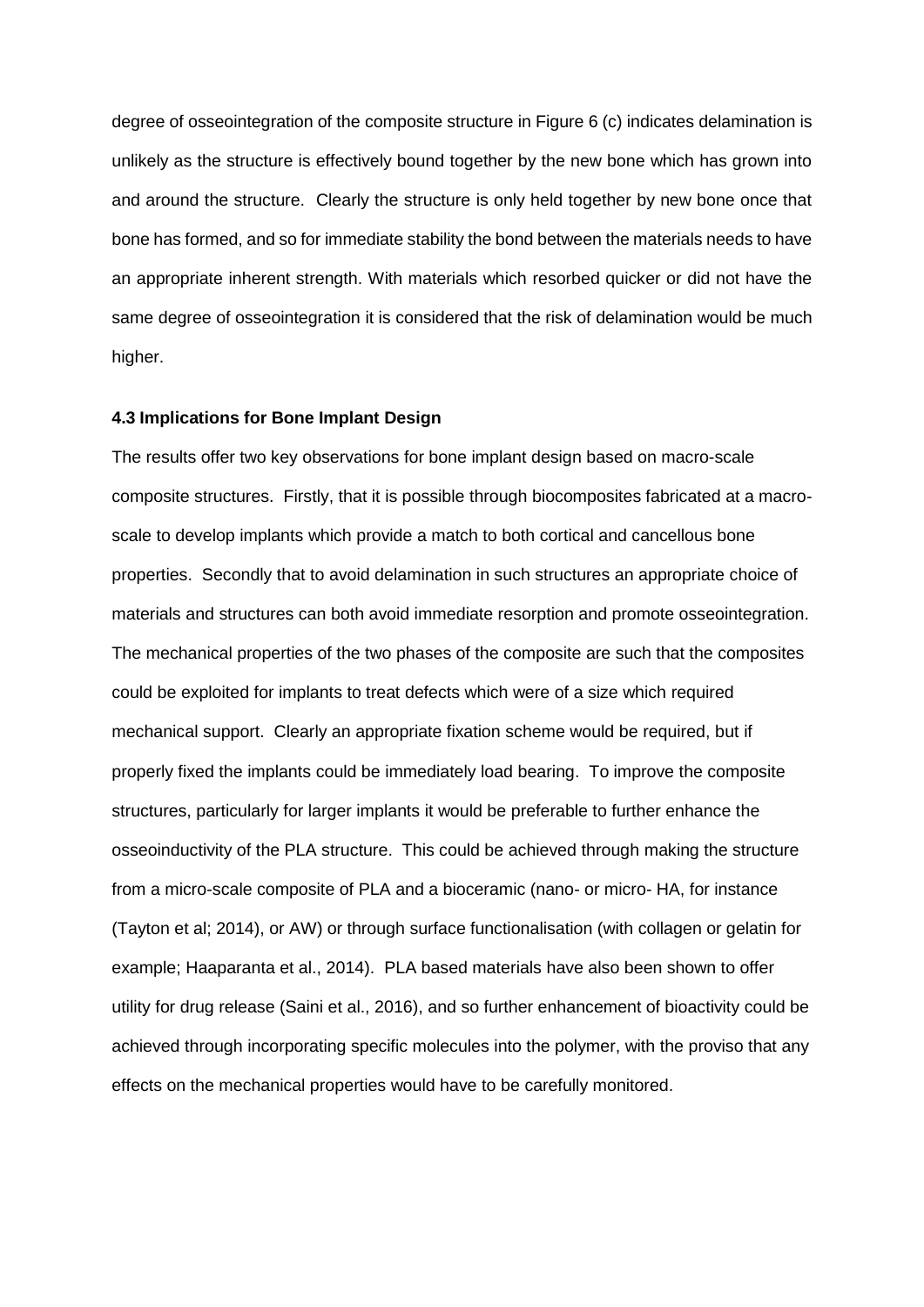# **5. Conclusions**

A novel AW/PLA composite structure, which matches cortical and cancellous bone properties over millimetre length scales has been produced. In vitro tests on the composite structure indicated proliferative and osseoinductive properties in between those of AW and PLA alone, but in vivo the combination of the AW and PLA structures supported significant new bone growth. The use of materials which are initially effectively bonded, which do not resorb over short timescales, and which promote significant bone ingrowth is considered an effective strategy to minimise delamination of layer composites in vivo.

# **6. Acknowledgements**

The work presented in this paper has been carried out as part of the EC Framework VII RESTORATION project (Award CP-TP 280575-2), the Arthritis Research UK Tissue Engineering Centre (Award 19429), and the EPSRC Centre for Innovative Manufacture in Medical Devices (Award EP/K029592/1). PhD studentship support from the EPSRC (Rodrigues, Toumpaniari) and the Saudi Arabian Government (Alharbi) is also gratefully acknowledged.

# **7. References**

Allen, M., Millett, P., Dawes, E. and Rushton, N. (1994). Lactate dehydrogenase activity as a rapid and sensitive test for the quantification of cell numbers in vitro. *Clinical Materials*, 16, pp 189-194.

Dyson, J.A, Genever, P.G., Dalgarno, K.W. and Wood, D.J. (2007). Development of Custom-Built Bone Scaffolds Using Mesenchymal Stem Cells and Apatite-Wollastonite Glass-Ceramics. *Tissue Engineering*, 13, pp 2891-2901, doi: 10.1089/ten.2007.0124.

Haaparanta, A.M., Järvinen, E., Cengiz, I.F., Ellä, V., Kokkonen, H.T., Kiviranta, I. and Kellomäki, M. (2014). Preparation and characterization of collagen/PLA, chitosan/PLA, and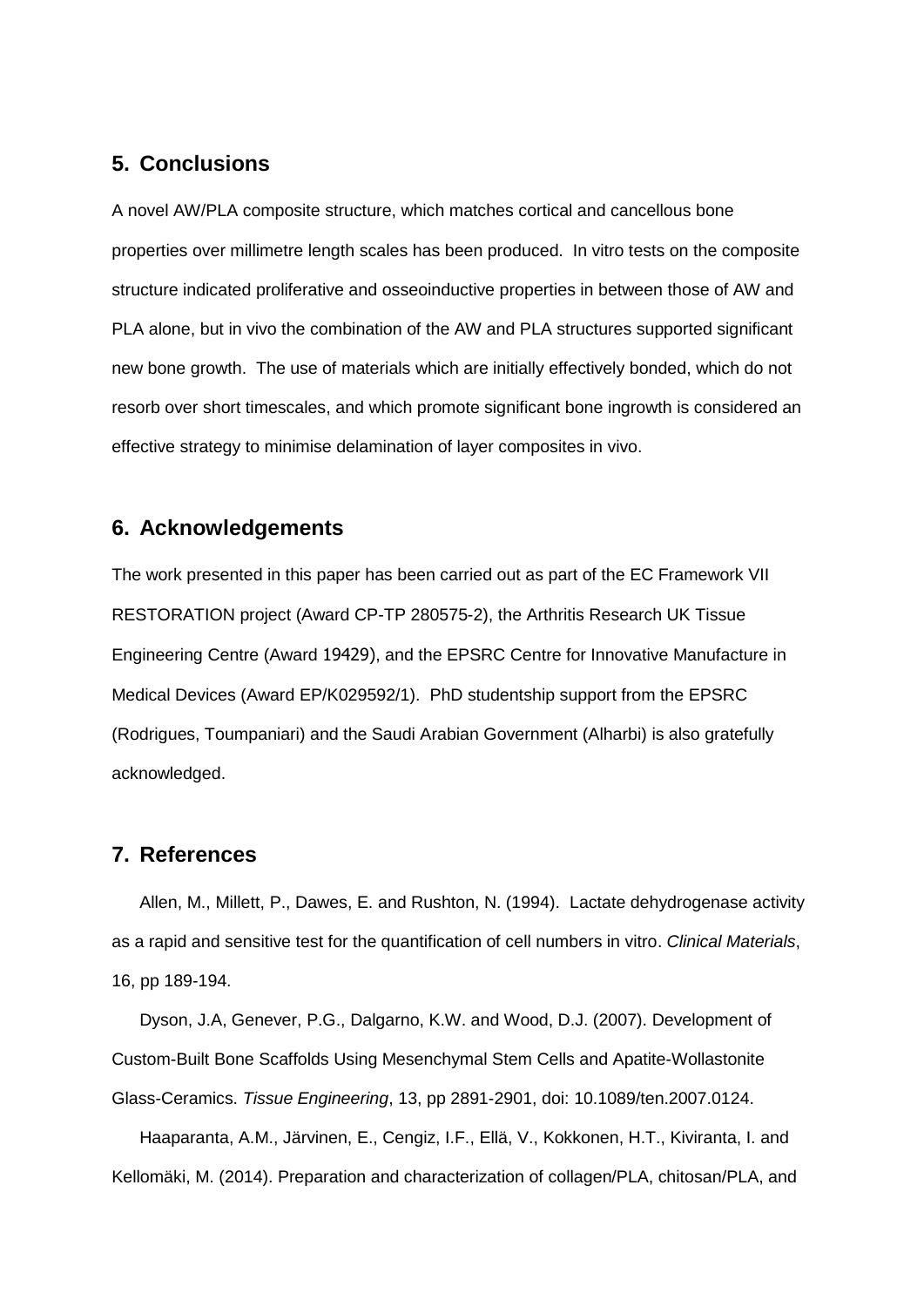collagen/chitosan/PLA hybrid scaffolds for cartilage tissue engineering. *Journal of Materials Science: Materials in Medicine*, 25, pp 1129-1136, doi:10.1007/s10856-013-5129-5.

Hutmacher, D.W., Schantz, J.T., Lam, C.X., Tan, K.C. and Lim, T.C. (2007). State of the art and future directions of scaffold-based bone engineering from a biomaterials perspective. *Journal of Tissue Engineering and Regenerative Medicine*. 1, pp 245-60, doi:

10.1002/term.24.

Keaveny, T.M. and Hayes, W.C. (1993). Mechanical properties of cortical and trabecular bone. In *Bone. A treatise, volume VII: bone growth*, CRC Press. pp. 285 - 344.

Kokubo, T. (1991). Bioactive glass ceramics: properties and applications. *Biomaterials*, 12, pp 155-163, doi: 10.1016/0142-9612(91)90194-F.

Lee, J.A., Knight, C.A., Kun, X., Yang, X.B., Wood, D.J., Dalgarno, K.W. and Genever, P.G. (2015). In vivo biocompatibility of custom-fabricated apatite-wollastonite-mesenchymal stromal cell constructs. *Journal of Biomedical Materials Research Part A*, 10, pp 3188-3200, doi: 10.1002/jbm.a.35448.

Li, B. and Aspden, RM (1997). Mechanical and Materials Properties of the subchondral bone plate from the femoral head of patients with osteoarthritis or osteoporosis. *Annals of the Rheumatic Diseases*, 56, pp 247-254.

Mancuso, E., Alharbi, N., Bretcanu, O.A., Marshall, M., Birch, M.A., McCaskie, A.M.,

Dalgarno, K.W. (2017). 3D printing of porous load bearing bioceramic scaffolds. *Proceedings of the Institution of Mechanical Engineers, Part H: Journal of Engineering in Medicine*. In Press.

Middleton, J.C. and Tipton A.J. (2000). Synthetic biodegradable polymers as orthopedic devices. *Biomaterials*, 21, pp 2335-2346, doi: 10.1016/S0142-9612(00)00101-0.

Mota, C., Puppi, D., Chiellini, F. and Chiellini, E. (2015). Additive manufacturing techniques for the production of tissue engineering constructs. *Journal of Tissue Engineering and Regenerative Medicine*, 9, pp 174-190, doi: 10.1002/term.1635.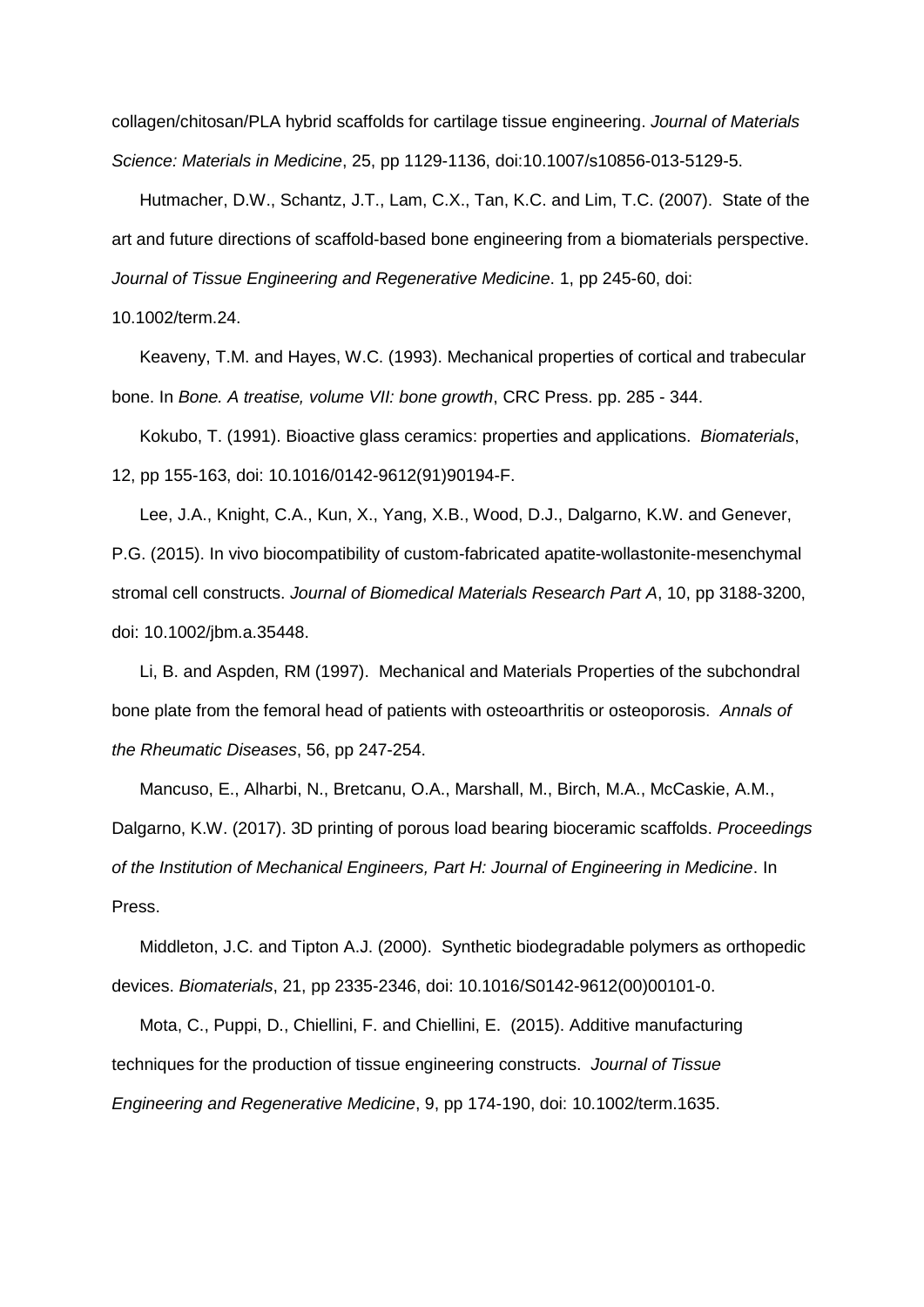Narayanan, G., Vernekar, V.N., Kuyinua, E.L. and Laurencin, C.T. (2016). Poly (lactic acid)-based biomaterials for orthopaedic regenerative engineering. *Advanced Drug Delivery Reviews*, 107, pp 247–276, doi: 10.1016/j.addr.2016.04.015.

Rezwan, K., Chen, Q.Z., Blaker, J.J. and Boccaccini, A.R. (2006). Biodegradable and bioactive porous polymer/inorganic composite scaffolds for bone tissue engineering. *Biomaterials*, 27, pp 3413-3431, doi: 10.1016/j.biomaterials.2006.01.039.

Rodrigues, N., Benning, M., Ferreira, A.M., Dixon, L., and Dalgarno, K (2016). Manufacture and Characterisation of Porous PLA Scaffolds. *Procedia CIRP*, 49, pp 33-38, doi: 10.1016/j.procir.2015.07.025.

Saini, P., Arora, M. and Ravi Kumar, MNV (2016). Poly(lactic acid) blends in biomedical applications. Advanced Drug Delivery Reviews, 107, pp 47-59, 10.1016/j.addr.2016.06.014.

Tayton, E., Purcell, M., Aarvold, A., Smith, J.O., Briscoe, A., Kanczler, J.M., Shakesheff, K.M., Howdle, S.M., Dunlop, D.G., and Oreffo, R.O.C. (2014). A comparison of polymer and polymer–hydroxyapatite composite tissue engineered scaffolds for use inbone regeneration. An in vitro and in vivo study. Journal of Biomedical Materials Research Part A, 102, pp 2613–2624, doi: 10.1002/jbm.a.34926.

Tour, G., Wendel, M. and Tcacencu, I (2014). Bone marrow stromal cells enhance the osteogenic properties of hydroxyapatite scaffolds by modulating the foreign body reaction. *Journal of Tissue Engineering and Regenerative Medicine*, 8, pp 841-849, doi:

10.1002/term.1574.

Wang, X., Xu, S., Zhou, S., Xu, W., Leary, M., Choong, P., Qian, M., Brandt, M. and Xie, Y.M. (2016). Topological design and additive manufacturing of porous metals for bone scaffolds and orthopaedic implants: A review. *Biomaterials*, 83, pp127-141, doi: 10.1016/j.biomaterials.2016.01.012.

Williams D.F. (1992). Mechanisms of biodegradation of implantable polymers. *Clinical Materials*, 10, pp 9-12, doi: 10.1016/0267-6605(92)90078-8.

Xiao, K., Dalgarno, K.W., Wood, D.J., Goodridge, R.D., & Ohtsuki, C. (2008). Indirect selective laser sintering of apatite-wollastonite glass-ceramic. *Proceedings of the Institution*